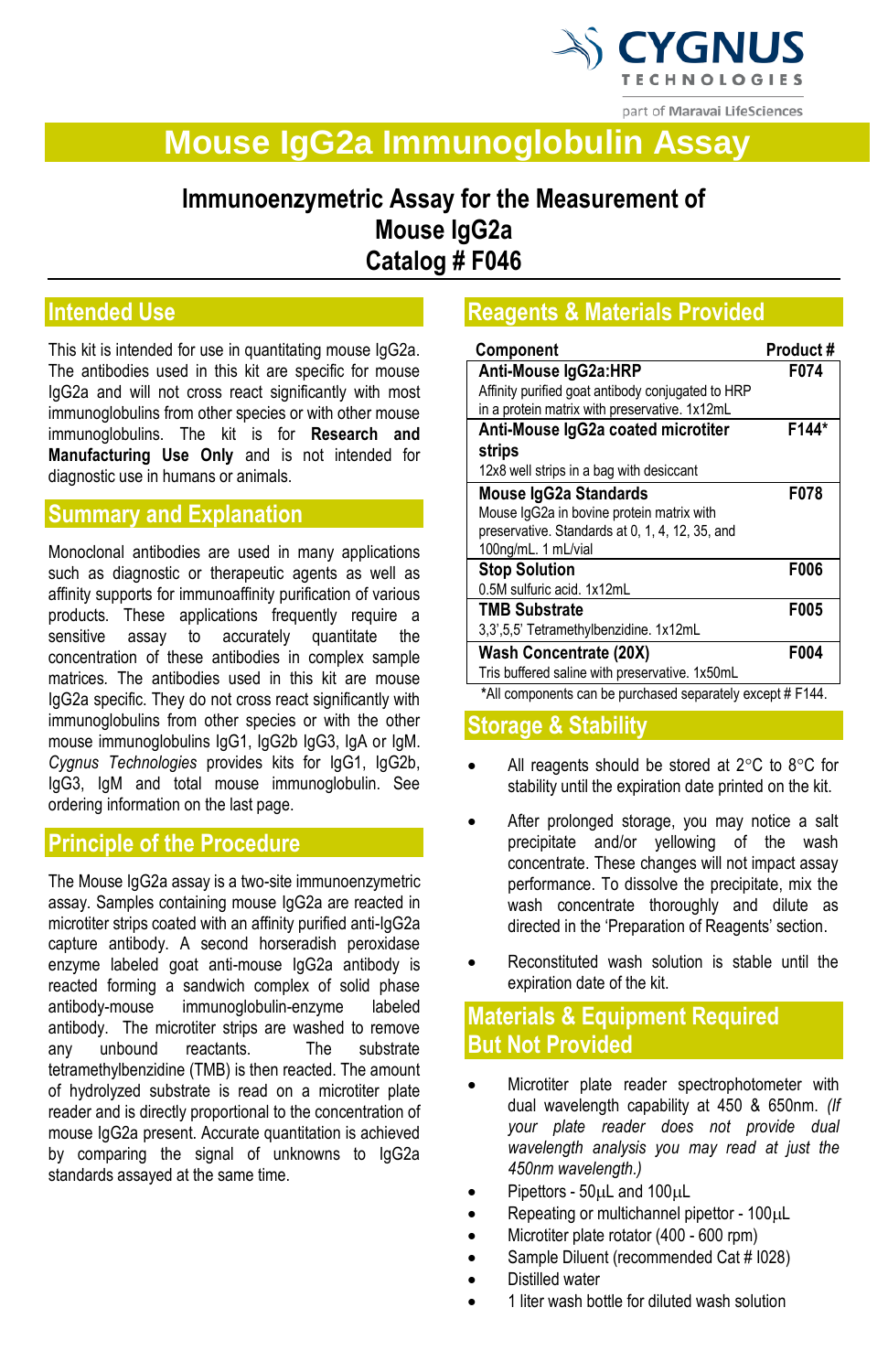#### **Precautions**

- For Research or Manufacturing use only.
- Stop reagent is 0.5M H<sub>2</sub>SO<sub>4</sub>. Avoid contact with eyes, skin, and clothing.
- This kit should only be used by qualified technicians.

#### **Preparation of Reagents**

- Bring all reagents to room temperature.
- Dilute wash concentrate to 1 liter in distilled water, label with kit lot and expiration date, and store at 4C.

#### **Procedural Notes**

1. Complete washing of the plates to remove excess unreacted reagents is essential to good assay reproducibility and sensitivity. We advise against the use of automated or other manual operated vacuum aspiration devices for washing plates as these may result in lower specific absorbances, higher non-specific absorbance, and more variable precision. The manual wash procedure described below generally provides lower backgrounds, higher specific absorbance, and better precision. If duplicate CVs are poor or if the absorbance of the "0" standard is greater than 0.3, evaluate plate washing procedure for proper performance.

2. High Dose Hook Effect may be observed in samples with very high concentrations of mouse immunoglobulin. Samples greater than  $50\mu$ g/mL may give absorbances less than the 100ng/mL standard. Hook effect is indicated when absorbance of the undiluted sample is less than the diluted samples. If hook effect is possible, samples should also be assayed diluted.

3. When dilution of samples is required dilution should be performed in a diluent qualified to yield acceptable background and not contaminated with mIgG2a. The diluent should also give acceptable recovery when spiked with known quantities of mIgG2a. The preferred diluent is our Cat# I-028 available in 100mL, 500mL, or 1 liter bottles. This is the same material used to prepare the kit standards. As the sample is diluted in I-028 its matrix begins to approach that of the standards thus reducing any inaccuracies caused by dilutional artifacts. Other prospective diluents must be tested for recovery by using them to dilute the 100ng/mL standard, as described in the following "Limitations" section.

### **Limitations**

Certain sample matrices may interfere in this assay. Although the assay is designed to minimize matrix interference, materials such as detergents in high concentration, high salt concentration, extremes of pH (less than 6.0 and greater than 8.5), very high buffer molarity, or very high protein concentrations may give erroneous results. **For these reasons we recommend that you first establish acceptable recovery in your sample matrices by performing a dilution/recovery experiment.** This test can be very simply performed by diluting 1 part of the 100ng/mL standard supplied with the kit into 4 parts of your sample matrix that does not contain any or very low levels of mIgG2a. This diluted standard when assayed as an unknown should give a recovery value after correcting for any endogenous mIgG2a of 15 to 25 ng/mL. Consult *Cygnus Technologies* Technical Service Department for advice on how to quantitate the assay in problematic matrices.

### **Quality Control**

- Precision on duplicate samples should yield average % coefficients of variation of less than 10% for samples in the range of 1 to 100 ng/mL. CVs for samples less than 1 ng/mL may be greater than 10%.
- It is recommended that each laboratory assay appropriate quality control samples in each run to ensure that all reagents and procedures are correct.

### **Calculation of Results**

The standards may be used to construct a standard curve with values reported in ng/mL (See Limitations section above). This data reduction may be performed through computer methods using curve fitting routines such as point-to-point, spline, or 4 parameter logistic fit. **Do not use linear regression analysis to interpolate values for samples as this may lead to significant inaccuracies!** Data may also be manually reduced by plotting the absorbance values of the standard on the yaxis versus concentration on the x-axis and drawing a smooth point-to-point line. Absorbances of samples are then interpolated from this standard curve.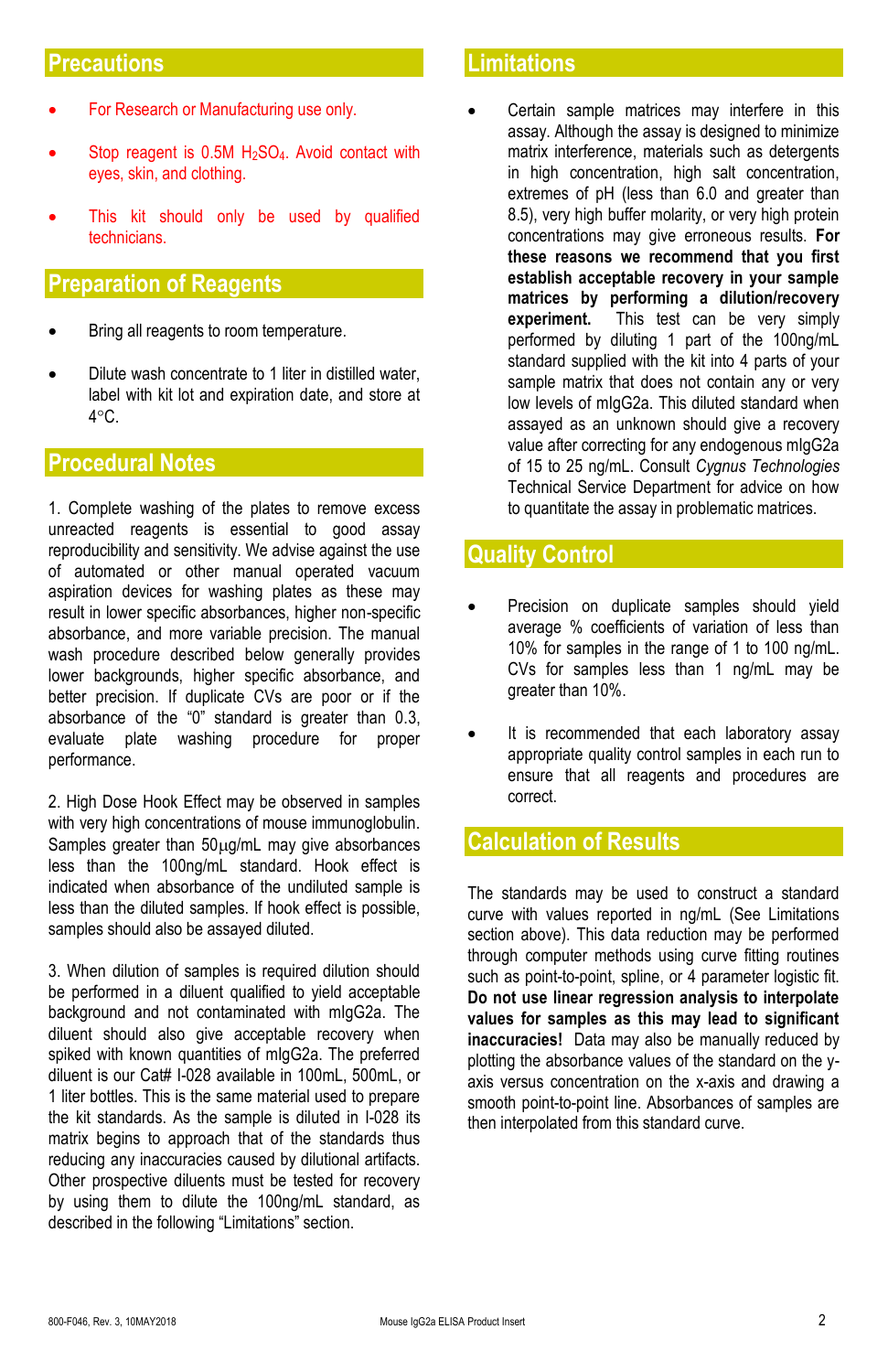## **Assay Protocol**

- The assay is very robust such that assay variables like incubation times, sample size, and other sequential incubation schemes can be altered to manipulate assay performance for more sensitivity, increased upper analytical range, or reduced sample matrix interference. Before modifying the protocol from what is recommended, users are advised to contact our technical services for input on the best way to achieve your desired goals.
- The protocol specifies the use of an approved orbital microtiter plate shaker or rotator for the immunological step. These can be purchased from most laboratory supply companies. If you do not have such a device it is possible to incubate the plate without shaking however it will be necessary to extend the first immunological incubation step by about 30 minutes to achieve comparable results to the 1 hour shaking protocol. **Do not shake during the 30 minute substrate incubation step as this may result in higher backgrounds and worse precision.**
- Avoid the assay of samples containing Sodium Azide, (NaN<sub>3</sub>) which will destroy the HRP activity of the conjugate and could result in the underestimation of Mouse IgG2a levels in that sample.
- Bring all reagents to room temperature.
- Set-up plate spectrophotometer to read dual wavelength at 450nm for the test wavelength and 650nm for the reference wavelength. Blank the instrument using the zero standard wells after assay completion. If your plate reader does not have a 650nm filter it is acceptable to read at 450nm only.
- Thorough washing is essential to proper performance of this assay. Automated plate washing systems or other vacuum aspiration devices are not recommended. The manual method described in the assay protocol is preferred for best precision, sensitivity and accuracy. A more detailed discussion of this procedure can be obtained from our Technical Services Department or on our web site. In addition, a video demonstration of proper plate washing technique is available in the 'Technical Help' section of our web site.
- All standards, controls and samples should be assayed in duplicate.
- Maintain a repetitive timing sequence from well to well for all assay steps to ensure that all incubation times are the same for each well.
- Make a work list for each assay to identify the location of each standard control and sample.
- If the substrate has a distinct blue color prior to the assay it may have been contaminated. If this appears to be the case, read  $100\mu L$  of substrate plus 100  $\mu$ L of Stop Solution against a water blank. If the absorbance is greater than 0.1 it may be necessary to obtain new substrate or the sensitivity of the assay may be compromised.
- Plates should be read within 30 min. after adding stop since color will fade over time.

#### **Assay Protocol**

**1. Pipette 50L of standards, controls and samples into wells indicated on work list.**

**2. Pipette 100L of anti-Mouse IgG2a:HRP (#F074) into each well.**

**3. Cover & incubate on orbital shaker at 400-600 rpm for 1 hour at room temperature, 24C + 4C.**

**4. Dump contents of wells into waste. Blot and gently but firmly tap over absorbent paper to remove most of the residual liquid. Overly aggressive banging of the plate or use of vacuum aspiration devices in an attempt to remove all residual liquid is not necessary and may cause variable dissociation of antibody bound material resulting in lower ODs and worse precision. Fill wells generously to overflowing with diluted wash solution using a squirt bottle or by pipetting in ~350µL. Dump and tap again. Repeat for a total of 4 washes. Wipe off any liquid from the bottom outside of the microtiter wells as any residue can interfere in the reading step. Do not allow wash solution to remain in wells for longer than a few seconds. Do not allow wells to dry before adding substrate.**

**5. Pipette 100L of TMB substrate (#F005).** 

**6. Incubate at room temperature for 30 minutes. DO NOT SHAKE.**

**7. Pipette 100L of Stop Solution (#F006).**

**8. Read absorbance at 450/650nm.**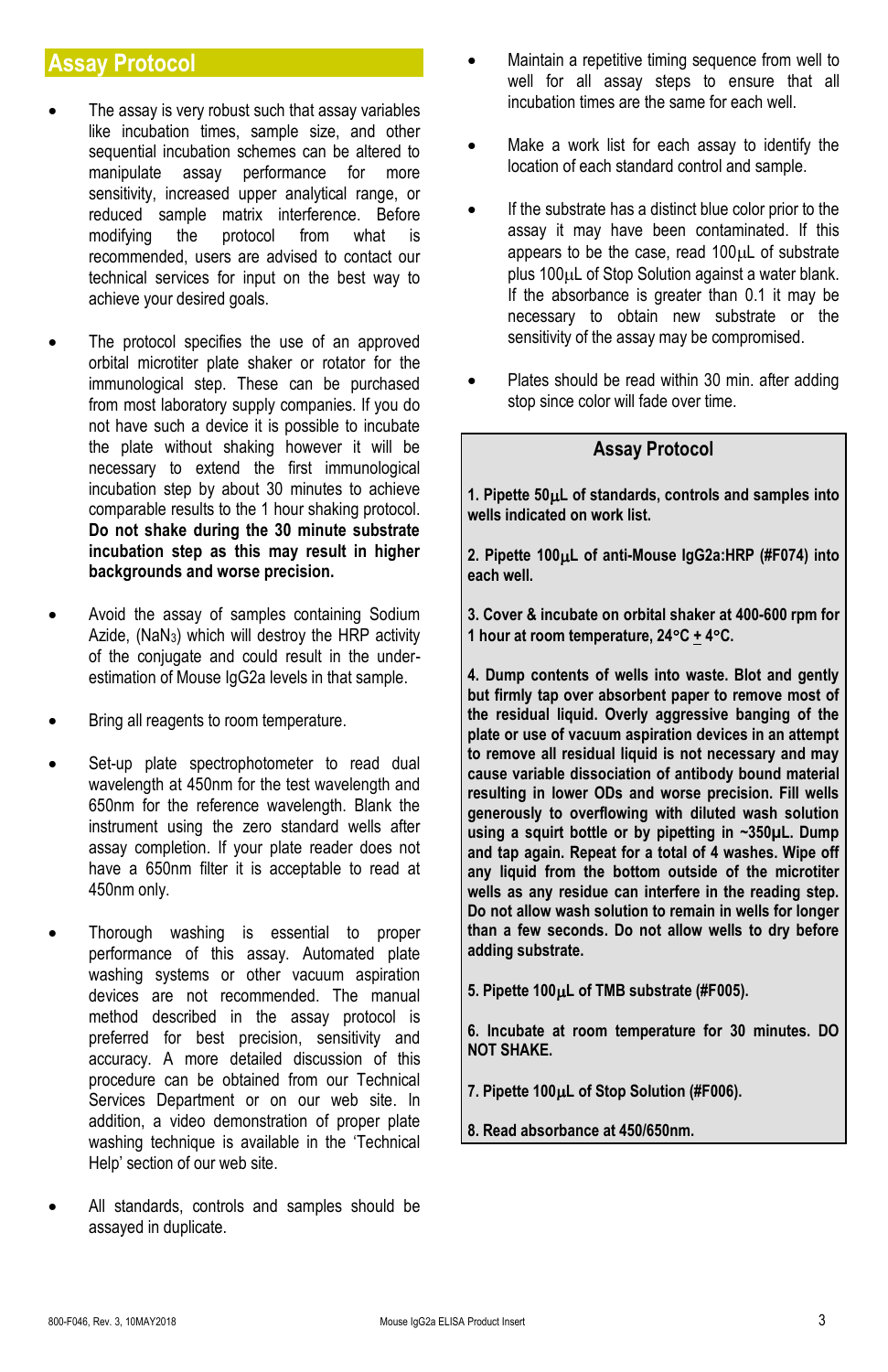#### **Example Data**

| Well#          | <b>Contents</b> | Abs.<br>at 450-<br>650 <sub>nm</sub> | Mean<br>Abs. |
|----------------|-----------------|--------------------------------------|--------------|
| A1             | Zero Std        | 0.000                                | 0.001        |
| B <sub>1</sub> | Zero Std        | 0.002                                |              |
| C <sub>1</sub> | $1$ ng/mL       | 0.024                                | 0.025        |
| D <sub>1</sub> | 1ng/mL          | 0.026                                |              |
| E <sub>1</sub> | 4ng/mL          | 0.103                                | 0.105        |
| F <sub>1</sub> | 4ng/mL          | 0.107                                |              |
| G <sub>1</sub> | 12ng/mL         | 0.299                                | 0.303        |
| H1             | 12ng/mL         | 0.306                                |              |
| A <sub>2</sub> | 35ng/mL         | 0.760                                | 0.763        |
| B <sub>2</sub> | 35ng/mL         | 0.766                                |              |
| C <sub>2</sub> | 100ng/mL        | 1.590                                | 1.640        |
| D2             | 100ng/mL        | 1.690                                |              |

## **Performance Characteristics**

*Cygnus Technologies* has qualified this assay by conventional criteria as indicated below. This qualification is generic in nature and is intended to supplement but not replace certain user and product or sample specific qualification and qualification which should be performed by each laboratory. At a minimum each laboratory is urged to perform spike and recovery and dilutional linearity studies in their sample types. Each laboratory and technician should also demonstrate competency in the assay by performing a precision study similar to that described below. A more detailed discussion of recommended user qualification protocols can be obtained by contacting our Technical Services Department or at our web site.

#### **Sensitivity**

The lower limit of detection (**LOD**) is defined as that concentration corresponding to a signal two standard deviations above the mean of the zero standard. LOD is less than 0.3 ng/mL.

 The lower limit of quantitation (**LOQ**) is defined as the lowest concentration where concentration coefficients of variation (CVs) are less than 20%. LOQ is ~0.5 ng/mL.

#### **Precision**

Both intra (n=20 replicates) and inter-assay (n=5 assays) precision were determined on 3 pools with low (1.50ng/mL), medium (25ng/mL), and high concentrations (75ng/mL). The % CV is the standard deviation divided by the mean and multiplied by 100.

| Pool   | Intra assay CV | Inter assay CV |
|--------|----------------|----------------|
| Low    | 5.0%           | 8.8%           |
| Medium | 3.5%           | 6.7%           |
| High   | 5.4%           | 5.5%           |

Cross reactivity in two site ELISAs can manifest itself as either a false increase in mouse IgG2a levels (positive cross reactivity) or as a false decrease in true mouse IgG2a (negative cross reactivity). Animal total immunoglobulin fractions at ~2mg/mL and/or undiluted sera from the various animal species shown below were tested for positive cross reactivity by assaying the sample as an unknown. Negative cross reactivity was evaluated by spiking 25 ng/mL of mouse IgG2a into each of the potential cross reactants and dividing the recovered value by 25 ng/mL. None of the materials below showed either type of cross reactivity except for mouse IgG which gave a percent cross reactivity of 0.001%. The antibodies used in this kit have been affinity purified to minimize cross reactivity but it is recommended that each user test their particular sample matrix material for cross reactivity in a similar experiment.

| <b>Animal Species</b> | % Cross-Reactivity |
|-----------------------|--------------------|
| Cat                   | Not detectable     |
| Chicken               | Not detectable     |
| Cow                   | Not detectable     |
| Dog                   | Not detectable     |
| Goat                  | Not detectable     |
| Guinea pig            | Not detectable     |
| Hamster, Syrian       | Not detectable     |
| Horse                 | Not detectable     |
| Pig                   | Not detectable     |
| Rabbit                | Not detectable     |
| Rat                   | Not detectable     |
| Sheep                 | Not detectable     |

Other mouse immunoglobulins IgG1, IgG2b, IgG3, IgA and IgM were tested at 0.1mg/mL and showed no cross reactivity.

#### **Recovery/ Interference Studies**

Various buffer matrices have been evaluated by adding known amounts of the mouse IgG2a preparation used to make the standards in this kit. Because this assay is designed to minimize matrix interference most of these buffers yielded acceptable recovery defined as between 80-120%. In general, extremes in pH (less than 5.0 and greater than 8.5) as well as some detergents like SDS and Tween can cause under-recovery. Very high concentrations of certain proteins can also interfere in accurate detection of mouse IgG2a. Each user should qualify that their sample matrices yield accurate recovery by performing a similar experiment. For example, this experiment can be performed by diluting one part of the 100ng/mL standard provided with this kit into 4 parts of the sample matrix in question. Recovery should be on the order of 15 to 25 ng/mL mouse IgG2a. Consult *Cygnus Technologies* Technical Services if you have recovery problems in your matrix.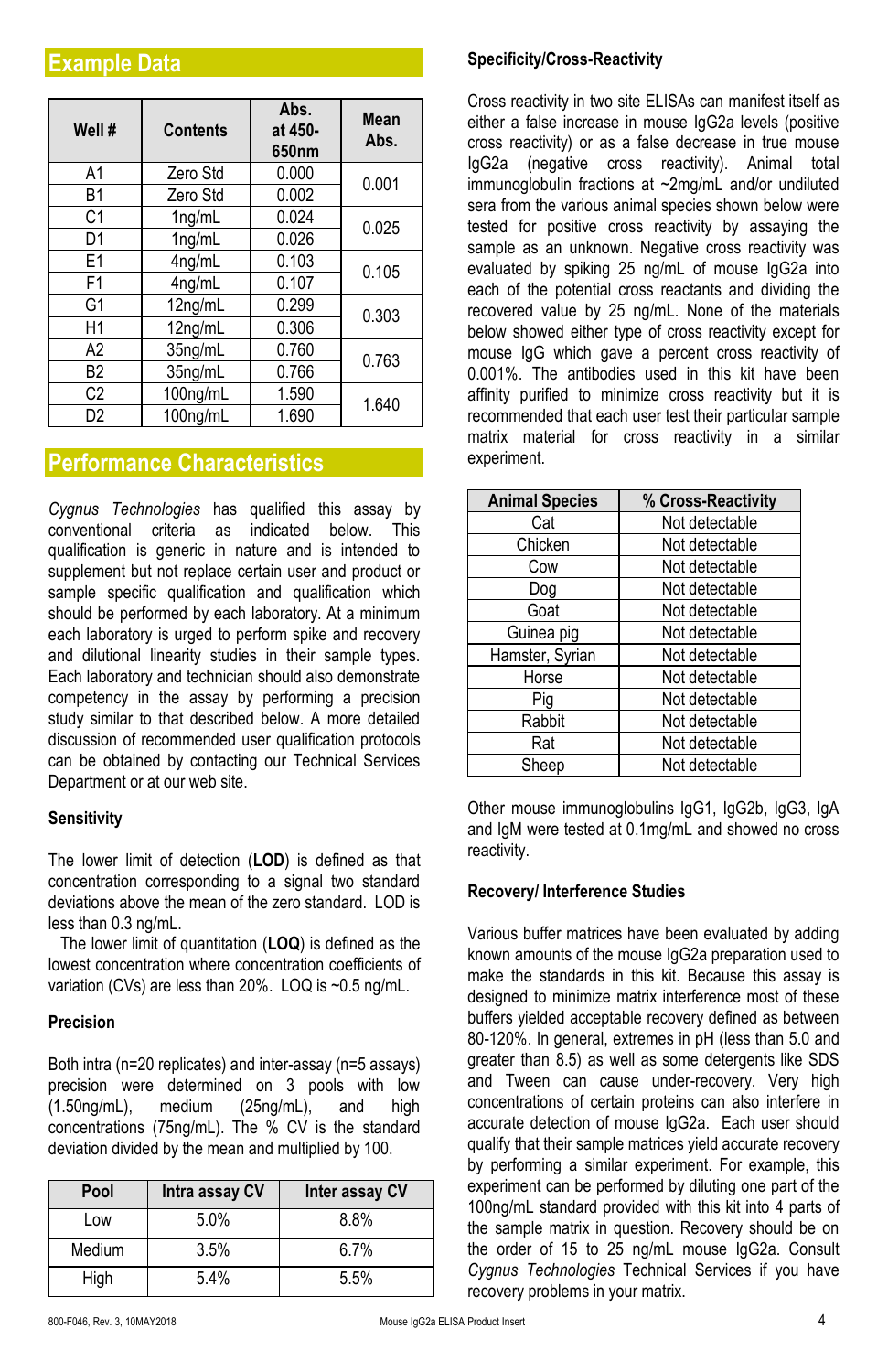#### **Hook Capacity**

Increasing concentrations of mouse IgG2a greater than 100 ng/mL were assayed as unknowns. The hook capacity, defined as that concentration which will give an absorbance reading less that the 100 ng/mL standard was  $-50 \mu q/mL$ .

### **Ordering Information/ Customer Service**

For other mouse immunoglobulin kits please specify the following catalog numbers:

| Assay     | Catalog #        |
|-----------|------------------|
| lgG1      | F045             |
| lgG2b     | F047             |
| lqM       | F090             |
| IgG Total | F <sub>049</sub> |

To place an order or to obtain additional product information contact *Cygnus Technologies*:

[www.cygnustechnologies.com](http://www.cygnustechnologies.com/) Cygnus Technologies, LLC 4332 Southport Supply Rd. SE Southport, NC 28461 USA Tel: 910-454-9442 Fax: 910-454-9443

Email[: techsupport@cygnustechnologies.com](mailto:techsupport@cygnustechnologies.com)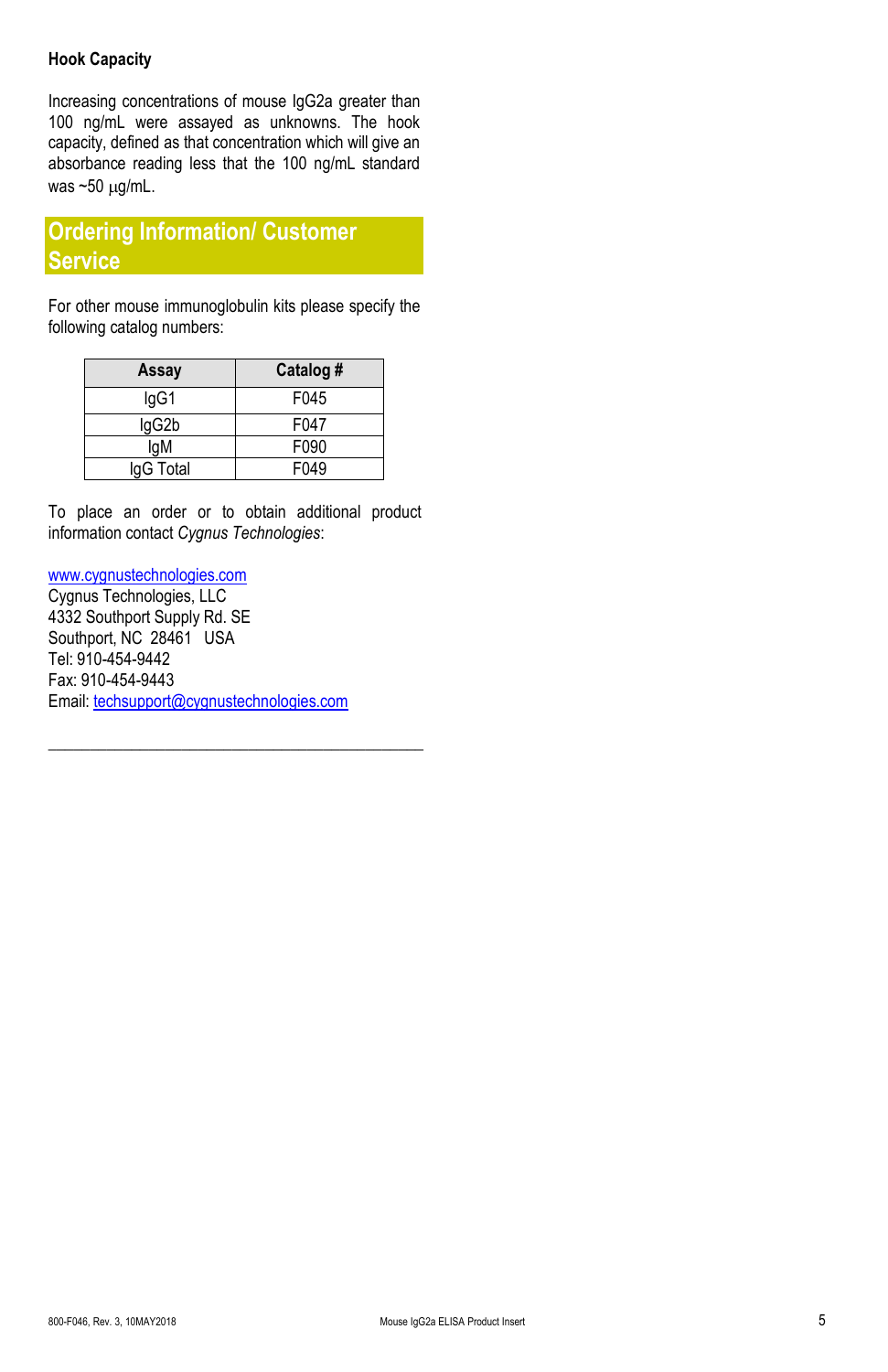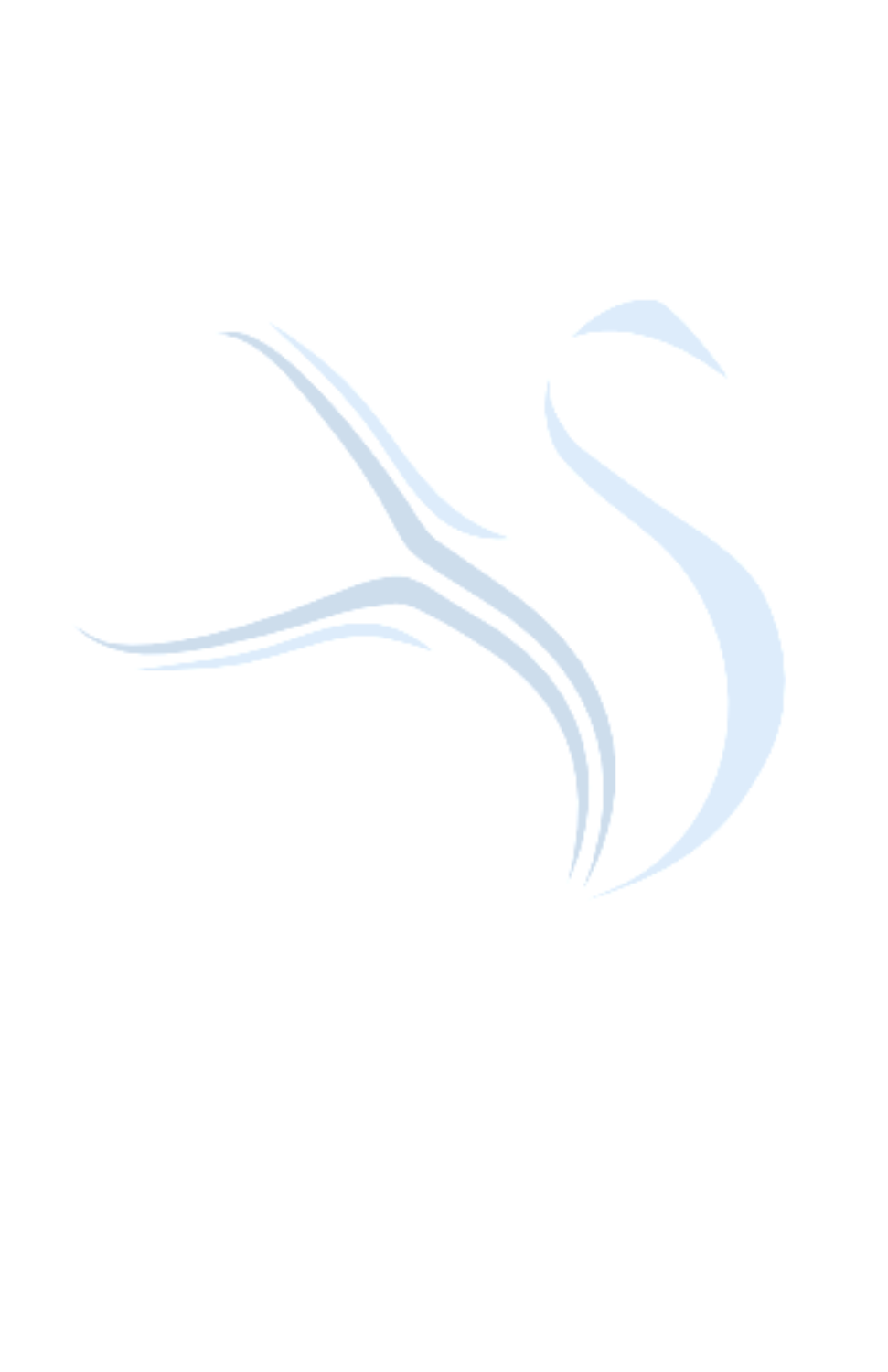